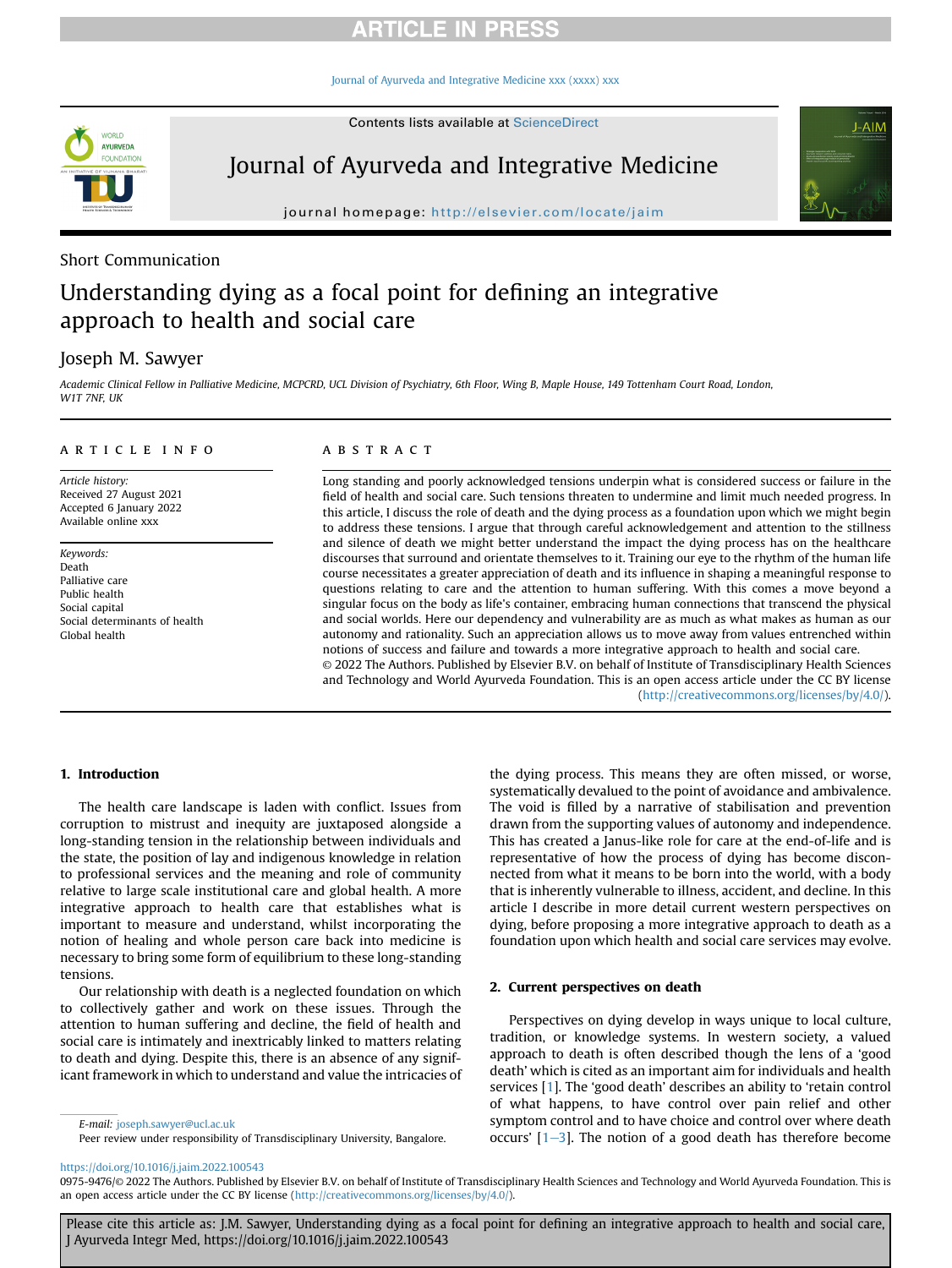symbolic of a pursuit for the tools that will afford us some sort of control over death, so that when it does come, it occurs on our terms, in line with our individual choice and in a state of relative comfort.

Where this does not occur, death may come to represent failure. Failure of our defence against external forces that could have been avoided through enhanced knowledge, skill, and clinical responsibility. In this way, every 'bad death' is motivation for the generation of services that seek to prevent, reverse, or stabilise the co-morbidities of dying until such a time that death may be interpreted as clinically necessary, namely when a person is in good health and in very old age or where they have reached the limitations of medical sciences.

Palliative care, a sub speciality of the medical sciences devoted to caring for people at the end-of-life, has been instrumental in managing the 'co-morbidities' of dying, whilst shaping and normalising the idea of a good death [\[4\]](#page-2-1). Through its holistic response to the challenges posed by the end-of-life, palliative care has helped reacquaint individuals and communities with the processes associated with dying and loss. Here symptom control, frailty, social isolation, and bereavement, are examined from the perspective of such entities being a symbol of impairment that are incompatible with the notion of a 'good death' and therefore necessitate some sort of restorative intervention. At the same time, agency, choice, and individualism is prioritised through advance care planning as a vehicle to achieving a 'good death'. In this way, whilst the speciality fills a much-needed void in care, it does not provide us with a framework upon which to understand, take meaning from and value the darker side of the dying process.

When both society and the medical services do not have a clear conceptualisation of death as a whole, we work against the tide of our inevitable decline harnessing a philosophy that is intimately related to notions of stabilisation and prevention. This clash between culture and reality represents a foundational cause of the discord seen across the health and social care landscape and is continually fuelled by the absence of attention to understanding death as a process that is at the core of what it means to be human.

## 3. Death from the perspective of 'the whole', an integrative approach

To understand death in a different, more creative way, we can think of it in reference to the general life course and the beauty and struggles contained within it. Beauty is such an attractive, valuable and gracious force precisely because of its close association to the fractured, hollow and painful side of human experience, rather than in spite of it. Beauty dwells in the places most affected by shattered tenderness, with death being no exception. The question is therefore, not how to remove the sense of pain and suffering that death can impart, but how instead can we be faithful to the vacancy of loss, understanding the beauty concealed within its legacy.

Death arrives silently, without fuss or crescendo that might seem fitting to the drama of life that precedes it. Recognizing the choreographed silence and stillness of death is difficult where our eyes are not trained to its rhythm. The imagination, however, has an eye for the invisible and it is here that we might see past the silent departure towards the transforming presence of death. Here, the process of death is one of intense energy where the interpersonal experiences brought by the process of dying, caring and bereavement generate new social interactions, whilst building a source of new knowledge and hope [\[5\]](#page-2-2). It is here, in the juxtaposition between the light and the dark that beauty dwells and its transformative effects can be a force to gather around, helping us to build both a local and global resource that is gathered around a sense of

#### J.M. Sawyer Journal of Ayurveda and Integrative Medicine xxx (xxxx) xxx

our finitude and the interwoven light and dark that resides within it.

How then can we train our eye to the rhythm of the human life course so that we might better see such beauty? Dying presents us with a series of fundamental unknowns. Rather than waiting for medical sciences to provide the comfort blanket of certainty or calculated risk, perhaps there is a need to embrace the unknown as unknowable and instead focus on the effects that surround it. Drawing on a social imaginary outlined by Gilleard and Higgs, where they liken dying in a state of dependency to a cosmological black hole, perhaps the beauty in death might be 'understood by examining not the experience itself, but its impact on the discourse that surround and orientate themselves to it'  $[6]$  $[6]$ . It is here, in the 'event horizon' that we might begin to understand more of what our embodied vulnerability and impermanence means.

Using this analogy, our eyes turn from the body as life's container, towards something far greater. Here in the invisible realm of death, life is held through a series of connections that transcend the physical and social worlds and alludes to what some may describe as a 'soul' [[7\]](#page-2-4). Where human life is understood to be carried by more than just our body, it becomes easier to appreciate the body's impermanence and the painful futility of our efforts to preserve its function in the face of inevitable decline.

The beauty becomes apparent when we shift our focus away from such futility towards the caring human relationships that grow in response to dependency and decline. Accepting dependency as essential to human nature, rather than an unfortunate eventuality, highlights the fundamental importance of caring relationships to 'the whole'. Where relationships develop beyond a transactional nature, they represent a platform where the amalgamation of lightness and dark creates transformative beauty. Recognising the role dying has on social relationships gives weight, value and legitimacy to the roles played out by individuals, families, friends and communities at the end-of-life. This creates recognition that being with someone in a state of dependency can be transformative, not just for the dependent, but also for those who are depended on.

This interdependency allows care to be understood as a moral imperative that is born out through a shared understanding of how we assign, accept and deflect responsibility for health, wellbeing and ultimately death. The importance of the 'transformative presence' of care allows us to move beyond notions of success and failure and towards more thoughtful interventions. For example, in the context of very old age, issues relating to frailty and social isolation might be interpreted as reference points that alert us to the changing pace of life's rhythm. Here the contraction of time around our deteriorating bodies might be understood as necessitating and valuing a deeper connection with the immediate environment instead of a social connectedness no longer appropriate to the roles and identities of very old age. Integrating such an approach transcends the fields of health and social care, harnessing the imagination and creativity of entire communities that is so vital to understanding the invisible realm where concepts are intangible and immeasurable in empirical form.

## 4. Integration at the interface of professional and lay communities

How services may exist and function as part of such an integrative approach is not straightforward. Where the work of care and the understanding of death is situated in a broader, more creative discourse, there comes a need for responsibility to be shared beyond the confines of professional services. However, where responsibilities are not clearly understood or felt, care can be fragmented and power imbalanced, leading to moral distress [\[8](#page-2-5)]. It